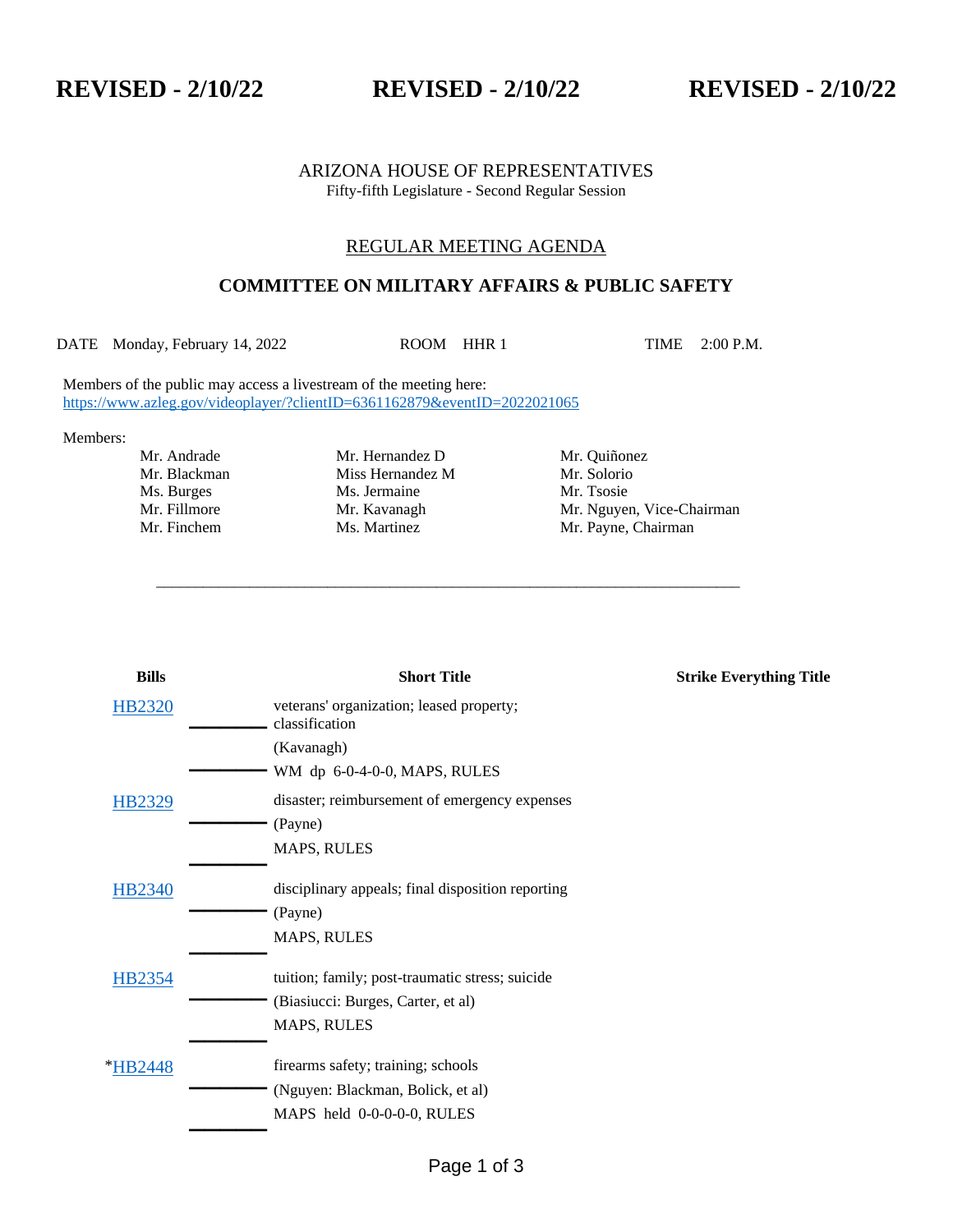| <b>Bills</b>   | <b>Short Title</b>                                 | <b>Strike Everything Title</b>            |
|----------------|----------------------------------------------------|-------------------------------------------|
| HB2471         | state of emergency; termination                    |                                           |
|                | (Carroll: Parker)                                  |                                           |
|                | MAPS, RULES                                        |                                           |
| *HB2547        | continuation; state department of corrections      |                                           |
|                | (Payne)                                            |                                           |
|                | MAPS, RULES                                        |                                           |
| <b>HB2589</b>  | DOC officers; personnel system; covered            |                                           |
|                | (Cook)                                             |                                           |
|                | MAPS, RULES                                        |                                           |
| <b>HB2591</b>  | border security fund; administration               |                                           |
|                | (Grantham)                                         |                                           |
|                | MAPS, RULES                                        |                                           |
| HB2609         | ambulance services; service areas                  |                                           |
|                | (Burges: Blackman, Carroll, et al)                 |                                           |
|                | MAPS, RULES                                        |                                           |
| HB2624         | technical correction; state facilities             | S/E: law enforcement expenditure; minimum |
|                | (Blackman)                                         | amount                                    |
|                | MAPS, RULES                                        |                                           |
| <b>HB2636</b>  | appropriation; retention; certified peace officers |                                           |
|                | (Hoffman: Biasiucci, Blackman, et al)              |                                           |
|                | MAPS, APPROP, RULES                                |                                           |
| <b>HB2664</b>  | military and transitional housing; fund            |                                           |
|                | (Payne)                                            |                                           |
|                | MAPS, APPROP, RULES                                |                                           |
| <b>HCM2008</b> | Romania; visa waiver program                       |                                           |
|                | (Toma: Bowers)                                     |                                           |
|                | MAPS, RULES                                        |                                           |
| <b>HCR2004</b> | fire districts; funding; TPT increment             |                                           |
|                | (Payne)                                            |                                           |
|                | MAPS, RULES                                        |                                           |

 $\diagup$